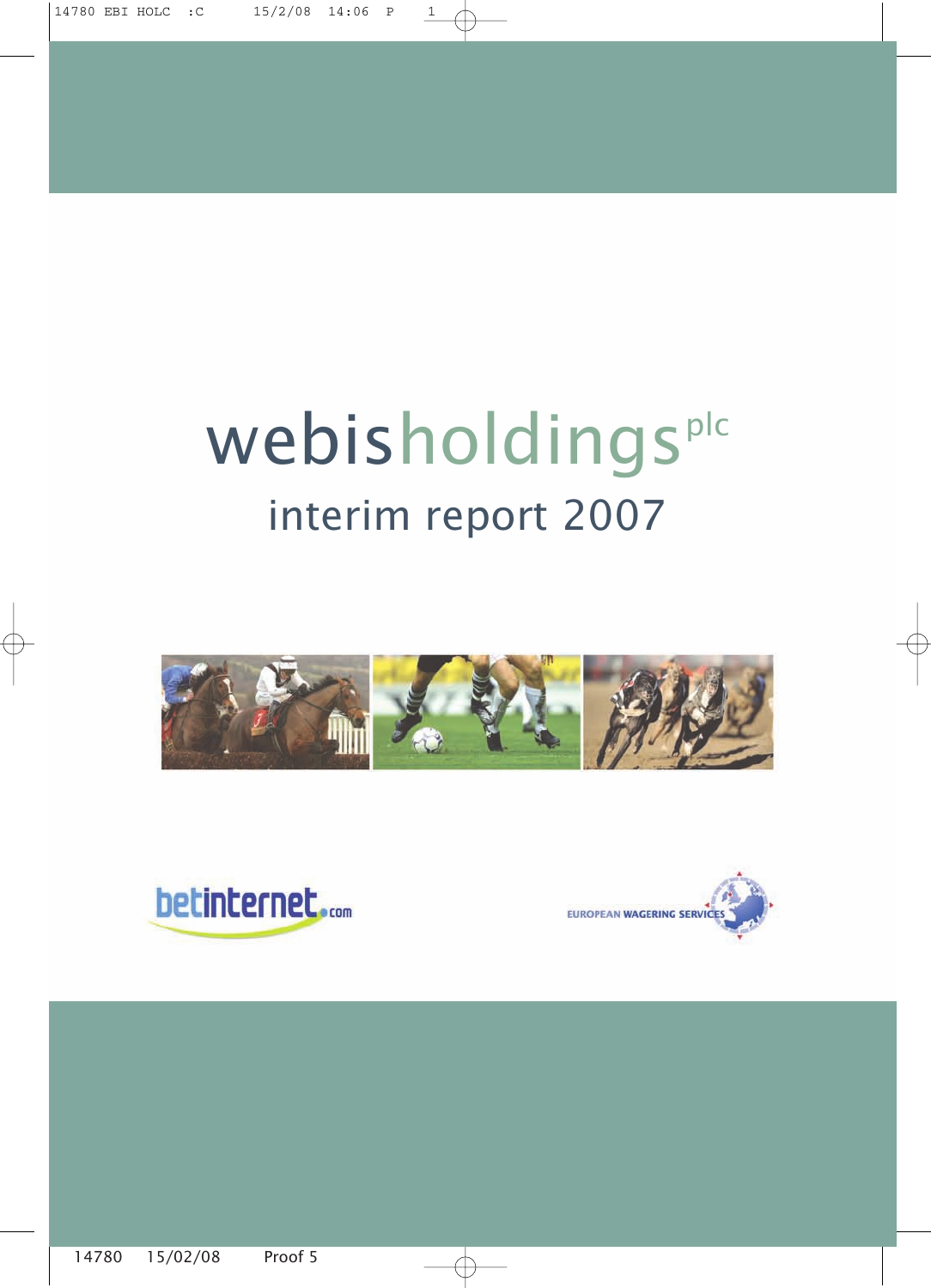# **Welcome to Webis Holdings plc**

**Webis Holdings plc** is a holding company with subsidiaries operating in the gaming/technology sectors. The Company is listed on the Alternative Investment Market in London and operates from offices based in the Isle of Man.

# Our subsidiaries are:

**betinternet.com (IOM) Limited** – the operator of the **betinternet.com** sportsbook portal, which provides opportunities for our customers to wager on an expanding variety of sporting events, combined with casinos, slots and fixed-odds games.

**European Wagering Services Limited** – the operator of the **link2bet.com** pari-mutuel website and a provider of pari-mutuel technology services to our global client base, utilising our Isle of Man-based totalisator hub.

# **Contents**

| Chairman's Statement                            | 2  |
|-------------------------------------------------|----|
| Consolidated Income Statement                   | 4  |
| Consolidated Balance Sheet                      | 5  |
| Statement of Changes in<br>Shareholders' Equity | 6  |
| <b>Consolidated Cash Flow Statement</b>         | 7  |
| Notes to the Accounts                           | 8  |
| Review Report by the<br>Independent Auditor     | 16 |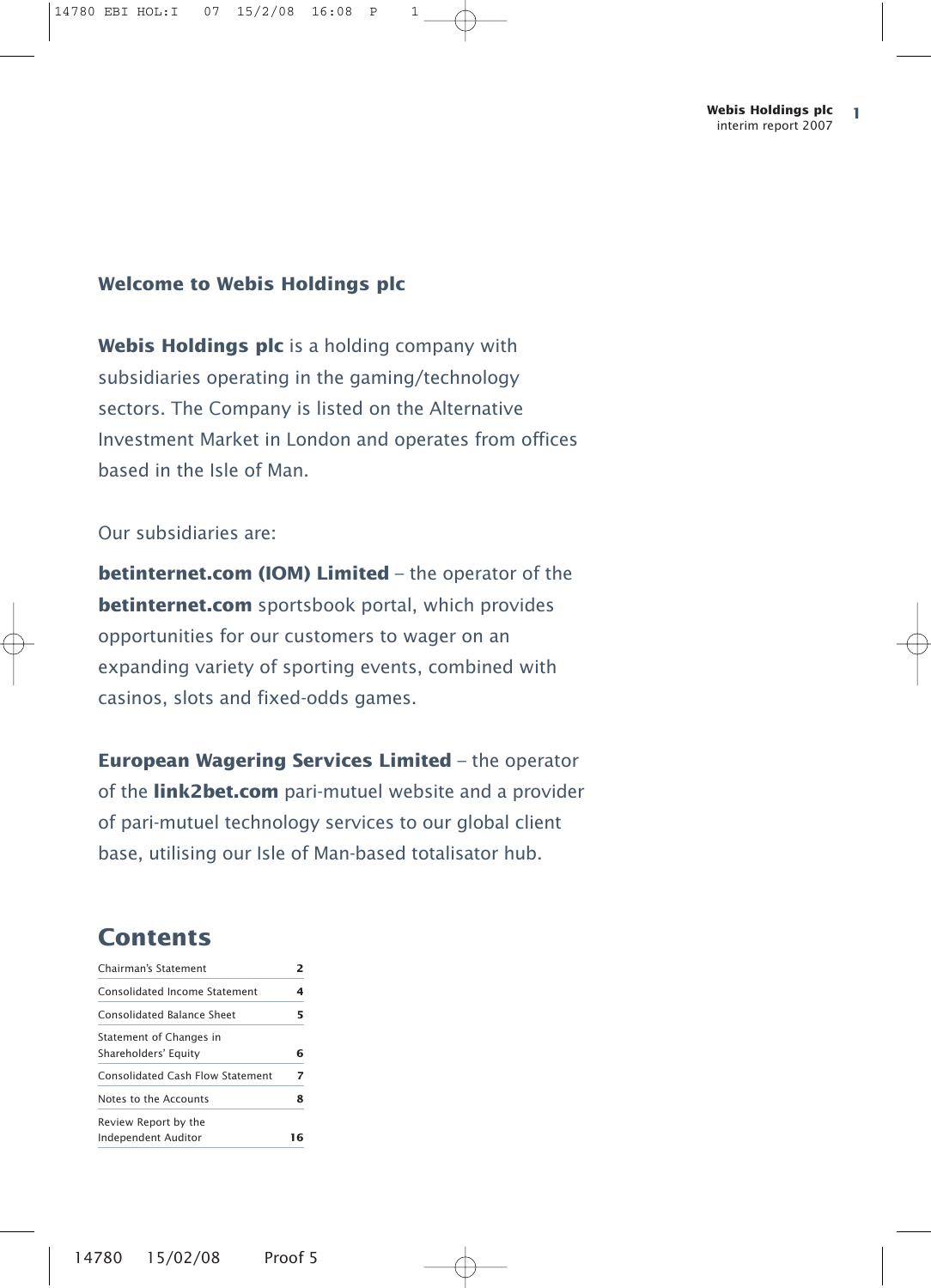# **Chairman's Statement**

### **Introduction**

This is my first Chairman's Statement following the change of the Company's name in November 2007 to Webis Holdings plc.

The results for the six months ended 25 November 2007 show that the Company recorded a profit at EBITDA level for the period.

This has been achieved despite the lack of a major summer football tournament during the period and therefore a reduction in the number of sportsbook betting opportunities available. Activity levels increased within our casinos and fixed-odds games, especially the live dealer casino, which remains the preferred choice of our customers in the Far East. The sportsbook has increased its product offering during the period. In June, we soft-launched betting on UK horse racing. This product was subsequently rolled out over the summer months and now includes all Irish and major European races. We have also added the opportunity to include Asian Handicaps in multiple bets, which has been well received by our customers. Our sportsbook prices are now actively marketed through bestbetting.com, one of the main odds-comparison websites.

As documented in previous announcements and in common with other industry participants, the Company's pari-mutuel operation, European Wagering Services (EWS), experienced issues with our banking partner relating to the interpretation of the United States' UIGEA legislation, which led to a limited reduction in revenue at the start of the period. Whilst EWS' turnover then increased during the period, it

generated a lower overall margin. I am pleased to report that this issue has now been fully resolved through our recruitment of alternative payment providers and EWS returned to previous levels of gross margin six weeks prior to the period end.

During the period, the Company completed an internal reorganisation and going forward, the betinternet.com sportsbook portal and EWS will operate as separate subsidiaries of Webis Holdings plc.

## **Overview of Results**

During the period under review, Group turnover increased to £53.0m (2006: £43.5m) and gross profit was £1.27m (2006: £1.42m).

EWS' turnover increased to £14.0m (2006: £11.8m) however its gross margin was temporarily affected whilst reputable replacement payment providers were sourced.

The revenue from our casino and fixed-odds games products continues to grow and accounted for 60% of the sportsbook's total revenue in the period.

Through our increased use of technology, where possible, we have achieved a further reduction in overheads of 3.9% to £1.23m (2006: £1.28m).

In relation to the Company's investment in Global Coresports, the Board took the view that, in the absence of further funding, Global Coresports had insufficient funds to continue to trade. Accordingly, our investment was fully written down, resulting in a charge of £314,000, which is included in the results for this period.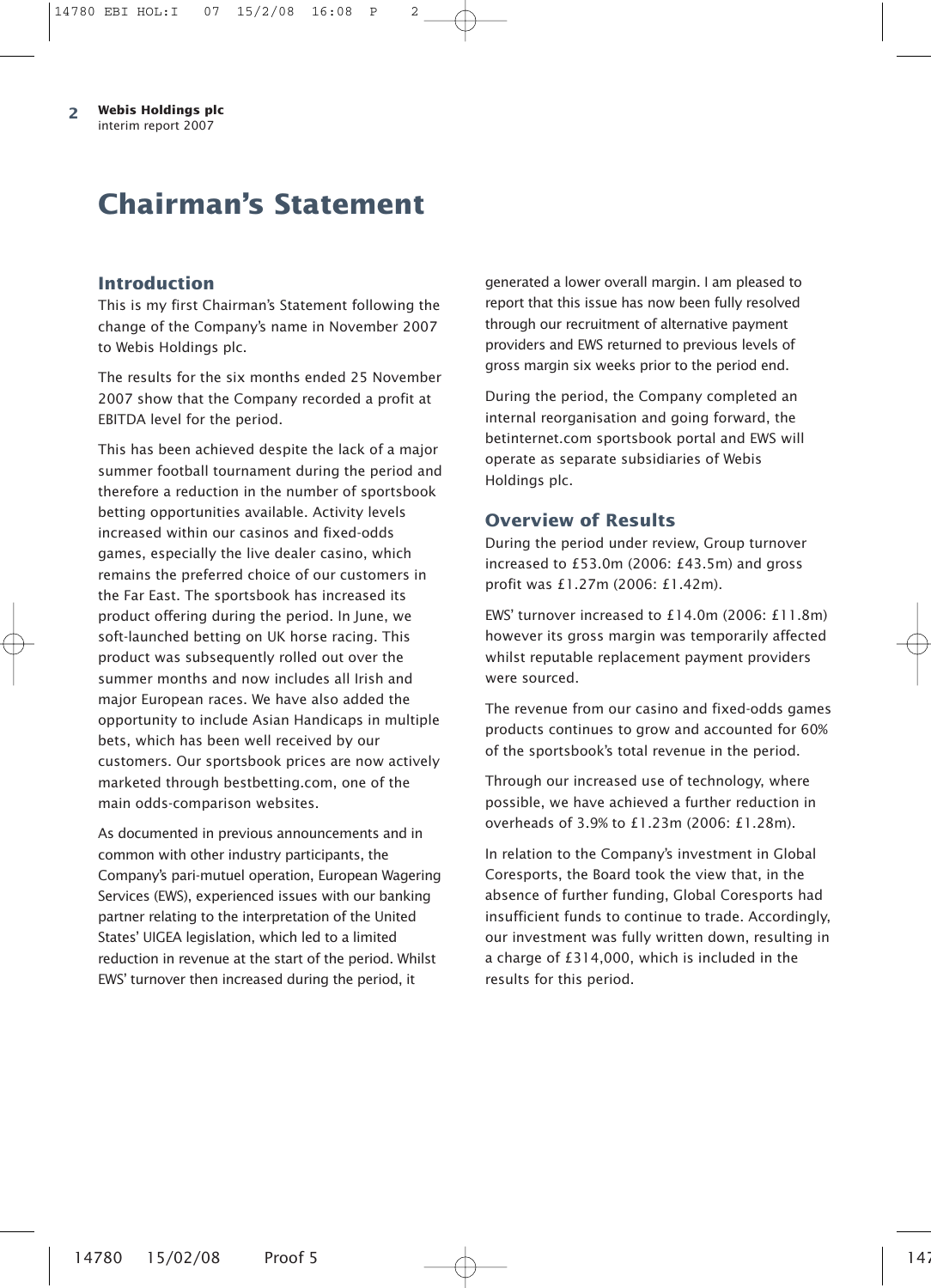Following the period end, in December 2007, the Company announced that it had secured a further £425,000 of funding from its largest shareholder, Burnbrae Ltd. These funds will be used for working capital, further website development and marketing for both EWS and the sportsbook.

### **Outlook**

The Board's plans for the sportsbook for the second half of the year include updating our payment and fraud protection systems, integrating a new affiliates' management system and significantly increasing our 'In-Running' offering, as well as to increase the level of our sports betting content. These enhancements will continue to follow the Board's strategy of increasing the use of technology to increase the efficiency and reduce the labourintensive aspects of the operation.

We have planned an increase in our marketing to enhance the brand and its offering throughout the Far East and Europe. In particular, we are keen to promote our new horse racing product within the UK and Ireland.

Having resolved the payment issues which temporarily affected EWS, we now continue our original plans for the growth of this operation, which are firstly to enhance the user experience of our pari-mutuel website and secondly to increase the level of horse and greyhound racing content that customers can access. By focusing on these objectives, we expect that our operation will become an increasingly attractive proposition for both existing and potential customers. The control of content remains a contentious issue within the industry, with some racetrack groups also running their own off-track operations. However, we will continue to pursue these objectives, capitalising on our reputation as a highly regarded, experienced, and licensed operator.

By following the strategies outlined above, the Board is hopeful of a stronger second half performance, with the potential to enhance revenue streams from both the sportsbook portal and pari-mutuel operations. Both businesses continue to provide good opportunities for sustainable growth and the Board will continue to ensure that each operation remains appropriately focused to take advantage of these opportunities.

Den ham Fre

Chairman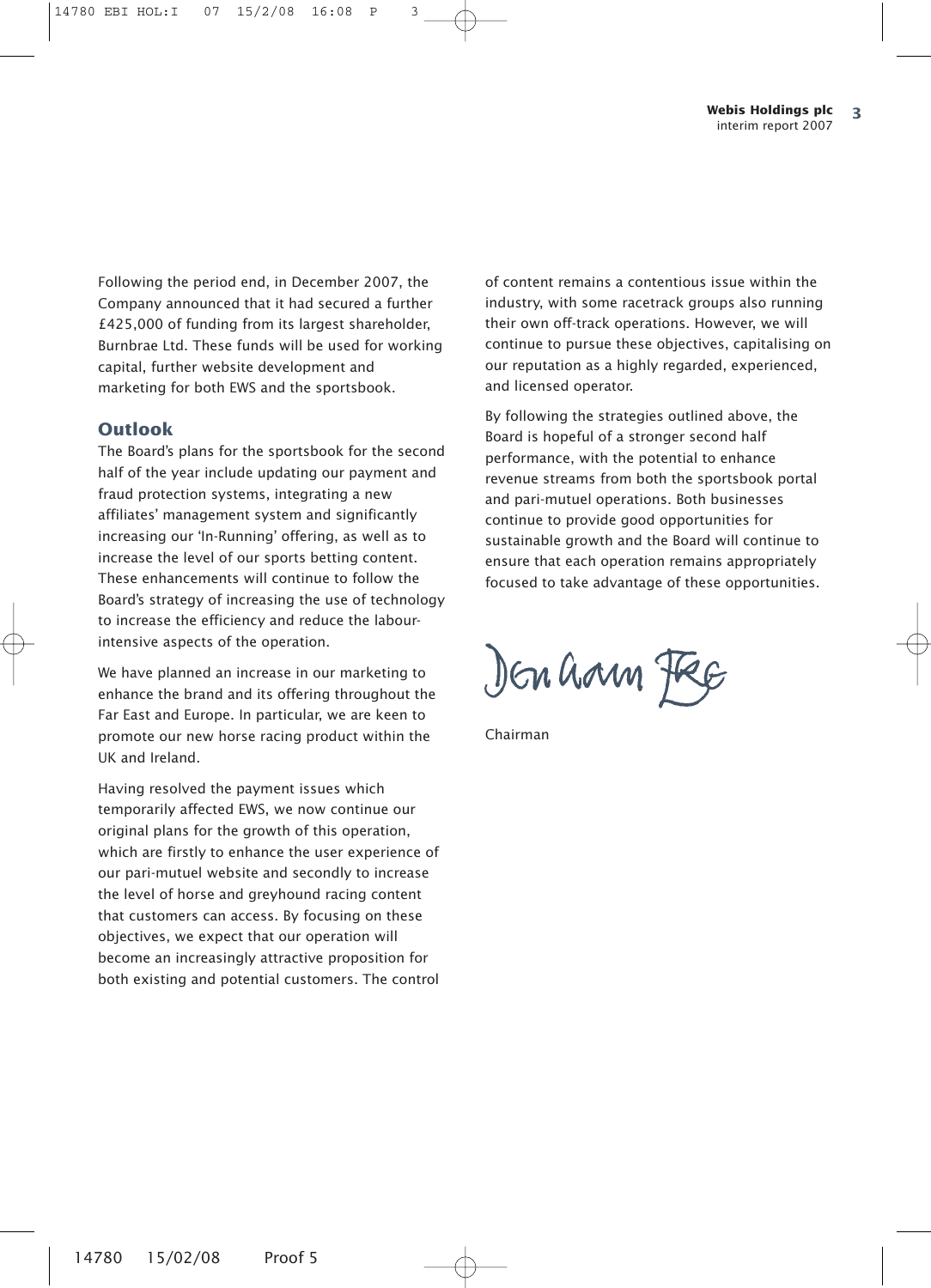# **Consolidated Income Statement**

for the 26 weeks ended 25 November 2007

|                                                                                              |                | 26 weeks to<br><b>25 November</b><br>2007<br>£000 | 26 weeks to<br><b>26 November</b><br>2006<br>£000 | 52 weeks to<br>27 May<br>2007<br>£000 |
|----------------------------------------------------------------------------------------------|----------------|---------------------------------------------------|---------------------------------------------------|---------------------------------------|
|                                                                                              | <b>Note</b>    | (unaudited)                                       | (unaudited)                                       | (audited)                             |
| <b>Turnover</b>                                                                              | $\overline{2}$ | 53,027                                            | 43,500                                            | 86,903                                |
| Cost of sales                                                                                |                | (51, 743)                                         | (42,084)                                          | (84, 157)                             |
| Betting duty paid                                                                            |                | (12)                                              | (1)                                               | (17)                                  |
| <b>Gross profit</b>                                                                          |                | 1,272                                             | 1,415                                             | 2,729                                 |
| Administration expenses                                                                      |                | (1,229)                                           | (1, 283)                                          | (2,617)                               |
| Other operating income                                                                       |                |                                                   | 50                                                | 50                                    |
| Earnings before interest, tax, depreciation                                                  |                | 43                                                | 182                                               | 162                                   |
| Depreciation                                                                                 |                | (77)                                              | (89)                                              | (166)                                 |
| Share-based costs                                                                            | 3              | (10)                                              | (16)                                              | (29)                                  |
| <b>Total operating (loss)/profit</b>                                                         |                | (44)                                              | 77                                                | (33)                                  |
| Investment written off                                                                       | $\overline{4}$ | (314)                                             |                                                   |                                       |
| Net finance (cost)/income                                                                    | 5              | (30)                                              | 16                                                | $\overline{7}$                        |
| (Loss)/profit on ordinary activities before<br>and after taxation and retained (loss)/profit |                |                                                   |                                                   |                                       |
| for the period                                                                               |                | (388)                                             | 93                                                | (26)                                  |
| Basic (loss)/profit per share (pence)                                                        | $\overline{7}$ | (0.20)                                            | 0.05                                              | (0.01)                                |
| Diluted (loss)/profit per share (pence)                                                      | $\overline{7}$ | (0.20)                                            | 0.05                                              | (0.01)                                |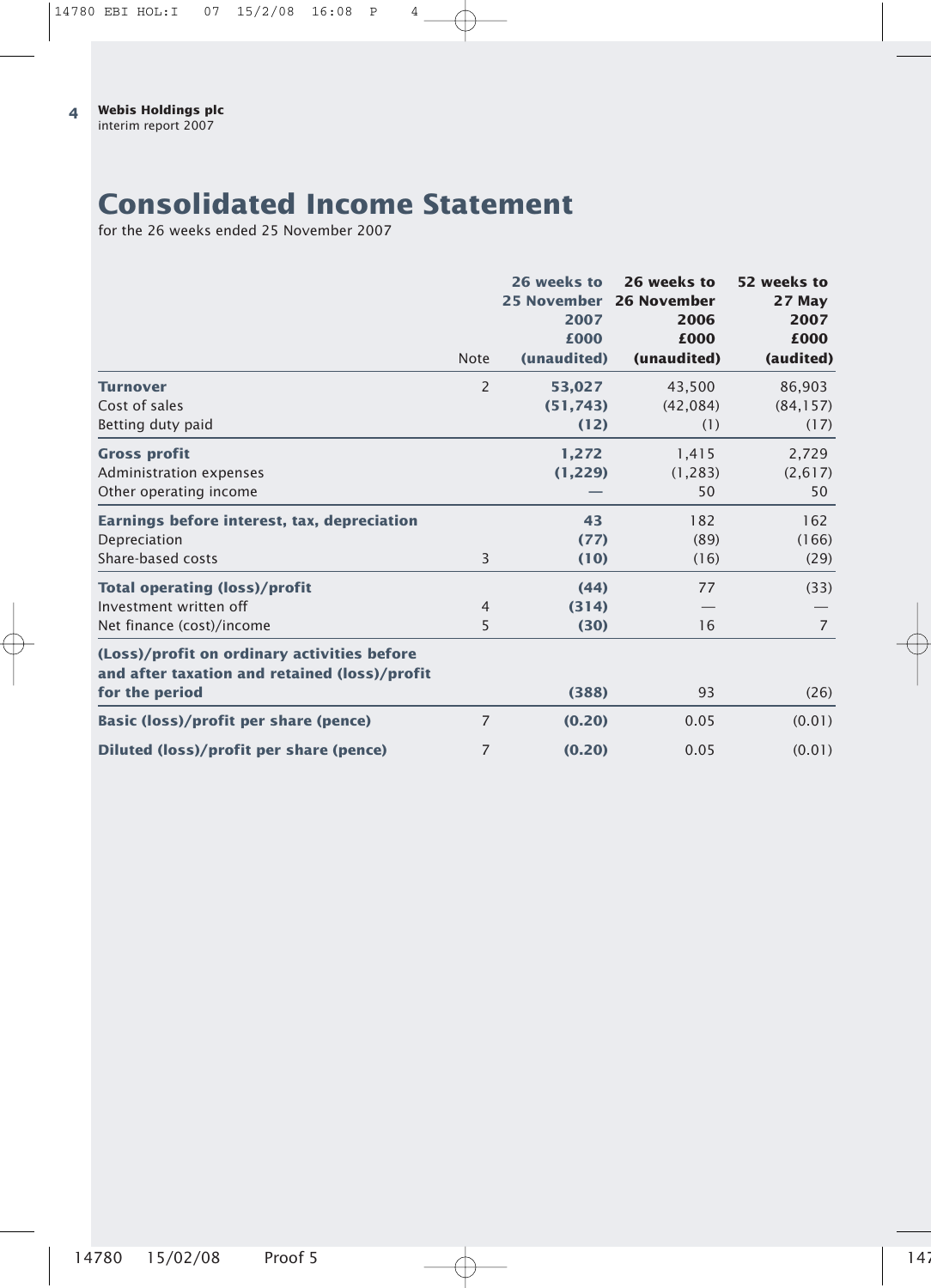# **Consolidated Balance Sheet**

for the 26 weeks ended 26 November 2006 As at 25 November 2007

|                                                      |                | 25 November 26 November |             | 27 May    |
|------------------------------------------------------|----------------|-------------------------|-------------|-----------|
|                                                      |                | 2007                    | 2006        | 2007      |
|                                                      |                | £000                    | £000        | £000      |
|                                                      | <b>Note</b>    | (unaudited)             | (unaudited) | (audited) |
| <b>Non-current assets</b>                            |                |                         |             |           |
| Intangible assets - Goodwill                         |                | 43                      | 43          | 43        |
| Intangible assets - Software and Website development |                | 190                     | 147         | 172       |
| Property, plant and equipment                        |                | 91                      | 122         | 112       |
| Investments                                          | $\overline{4}$ |                         | 271         | 313       |
|                                                      |                | 324                     | 583         | 640       |
| <b>Current assets</b>                                |                |                         |             |           |
| Receivables and prepayments                          |                | 935                     | 688         | 812       |
| Cash and cash equivalents                            |                | 765                     | 409         | 455       |
|                                                      |                | 1,700                   | 1,097       | 1,267     |
| <b>Total assets</b>                                  |                | 2,024                   | 1,680       | 1,907     |
| <b>Current liabilities</b>                           |                |                         |             |           |
| Bank overdraft                                       |                | (506)                   | (151)       | (224)     |
| Trade and other payables                             |                | (1, 487)                | (1, 365)    | (1, 274)  |
|                                                      |                | (1,993)                 | (1, 516)    | (1, 498)  |
| <b>Non-current liabilities</b>                       |                |                         |             |           |
| Convertible loan notes                               | 8              | (300)                   |             | (300)     |
| <b>Total liabilities</b>                             |                | (2, 293)                | (1, 516)    | (1,798)   |
| <b>Net (liabilities)/assets</b>                      |                | (269)                   | 164         | 109       |
| <b>Equity</b>                                        |                |                         |             |           |
| Called up share capital                              |                | 1,970                   | 1,969       | 1,970     |
| Share premium                                        |                | 9,600                   | 9,550       | 9,600     |
| Share option reserve                                 |                | 39                      | 16          | 29        |
| Profit and loss account                              |                | (11, 878)               | (11, 371)   | (11, 490) |
| <b>Total equity</b>                                  |                | (269)                   | 164         | 109       |

The previously reported UK GAAP figures have been restated to take account of any presentational changes required by IFRS adoption, where for instance items are required to be shown on the face of the primary statements than in the notes and where existing items are now split or shown on different lines.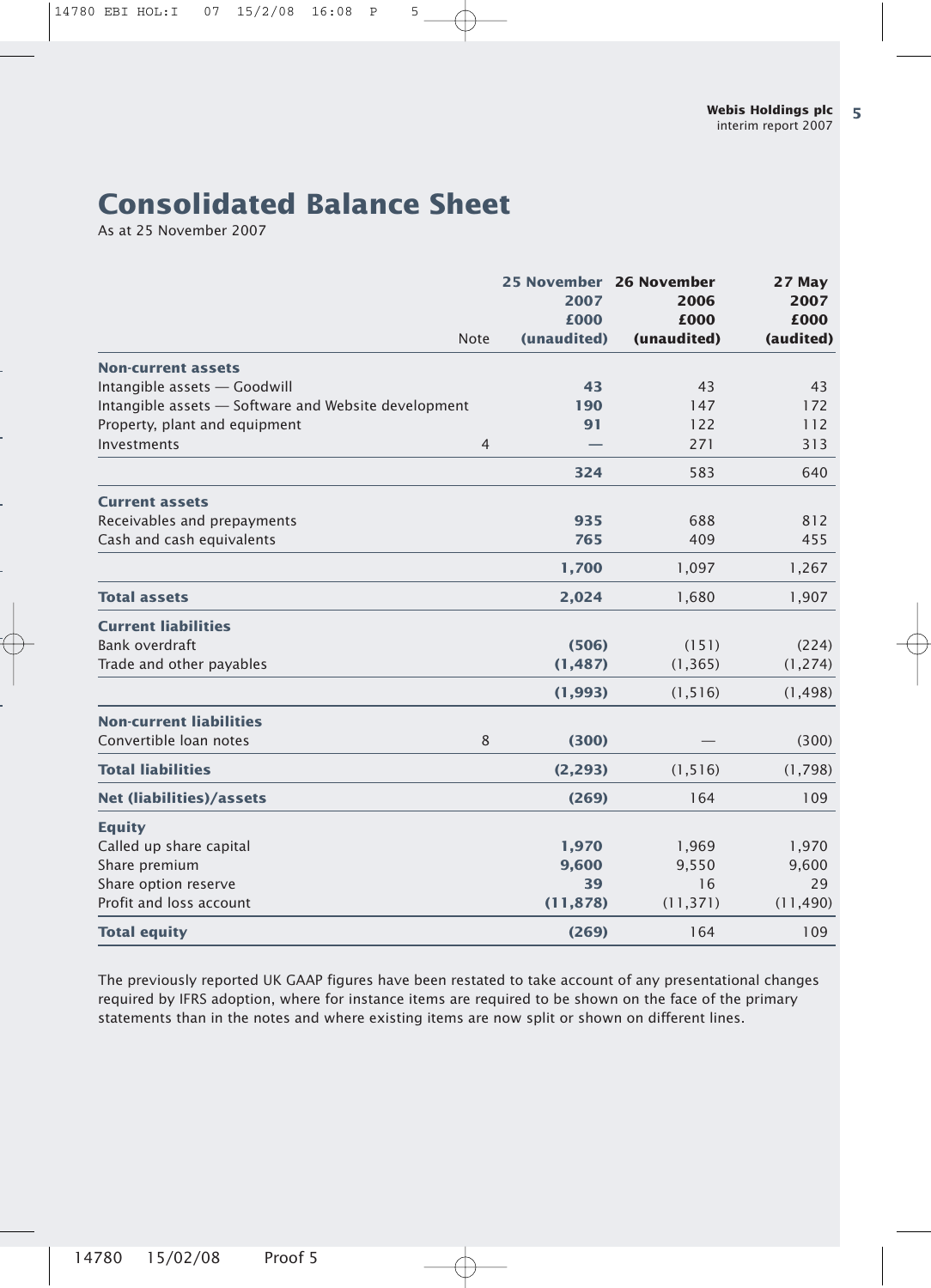# **Statement of Changes in Shareholders' Equity**

for the 26 weeks ended 25 November 2007

|                                       | Ordinary<br>share<br>capital | <b>Share</b><br>option<br>reserve | <b>Share</b><br>premium | <b>Retained</b><br>earnings | <b>Total</b><br>equity |
|---------------------------------------|------------------------------|-----------------------------------|-------------------------|-----------------------------|------------------------|
| Balance as at 29 May 2006 (audited)   | 1,969                        |                                   | 9,550                   | (11, 464)                   | 55                     |
| Issue of ordinary shares              |                              |                                   |                         |                             |                        |
| Share-based payments — share options  |                              | 16                                |                         |                             | 16                     |
| Profit for the period                 |                              |                                   |                         | 93                          | 93                     |
| <b>Balance as at 26 November 2006</b> |                              |                                   |                         |                             |                        |
| (unaudited)                           | 1,969                        | 16                                | 9,550                   | (11, 371)                   | 164                    |
| Issue of ordinary shares              |                              |                                   |                         |                             |                        |
| Share-based payments — share options  |                              | 13                                |                         |                             | 13                     |
| Lapsed share warrants                 |                              |                                   | 50                      |                             | 50                     |
| Loss for the period                   |                              |                                   |                         | (119)                       | (119)                  |
| Balance as at 27 May 2007 (audited)   | 1,970                        | 29                                | 9,600                   | (11, 490)                   | 109                    |
| Issue of ordinary shares              |                              |                                   |                         |                             |                        |
| Share-based payments – share options  |                              | 10                                |                         |                             | 10 <sup>°</sup>        |
| Profit for the period                 |                              |                                   |                         | (388)                       | (388)                  |
| <b>Balance as at 25 November 2007</b> |                              |                                   |                         |                             |                        |
| (unaudited)                           | 1,970                        | 39                                | 9,600                   | (11, 878)                   | (269)                  |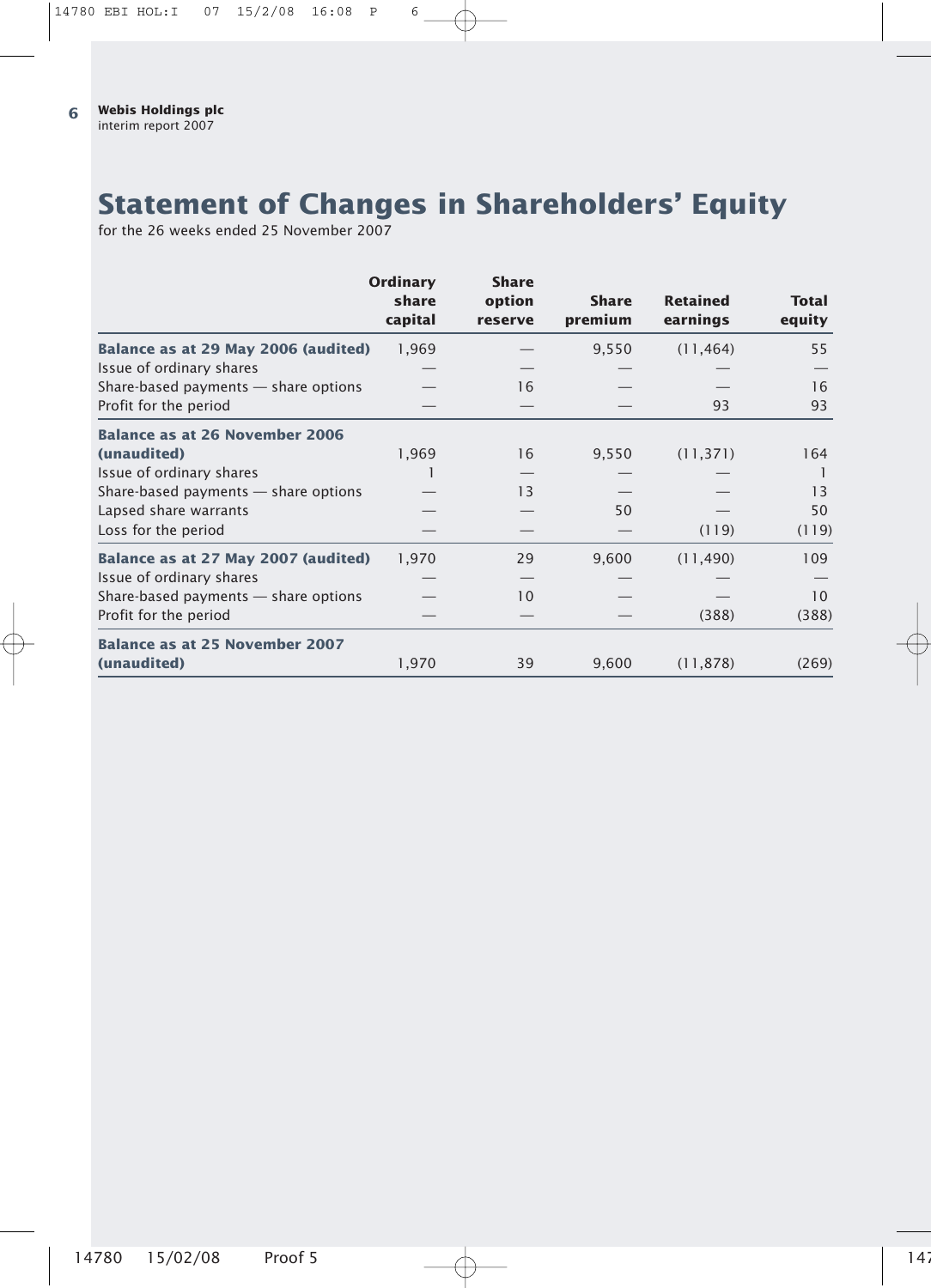# **Consolidated Cash Flow Statement**

for the 26 weeks ended 25 November 2007

|                                                      | 26 weeks to<br>25 November 26 November<br>2007<br>(unaudited)<br>£000 | 26 weeks to<br>2006<br>(unaudited)<br>£000 | 52 weeks to<br>27 May<br>2007<br>(audited)<br>£000 |
|------------------------------------------------------|-----------------------------------------------------------------------|--------------------------------------------|----------------------------------------------------|
| Net cash inflow/(outflow) from operating activities  | 133                                                                   | 38                                         | (197)                                              |
| <b>Cash flows from investing activities</b>          |                                                                       |                                            |                                                    |
| Interest received                                    | 4                                                                     | 16                                         | 25                                                 |
| Acquisition of investment                            |                                                                       |                                            | (42)                                               |
| Purchase of intangible assets                        | (73)                                                                  | (94)                                       | (180)                                              |
| Purchase of property, plant & equipment              | (2)                                                                   | (40)                                       | (46)                                               |
| Net cash outflow from investing activities           | (71)                                                                  | (118)                                      | (243)                                              |
| <b>Cash flows from financing activities</b>          |                                                                       |                                            |                                                    |
| Issue of equity shares                               |                                                                       |                                            | 1                                                  |
| Cancelled share warrants                             |                                                                       |                                            | 50                                                 |
| Issue of convertible loan note                       |                                                                       |                                            | 300                                                |
| Interest paid                                        | (34)                                                                  |                                            | (18)                                               |
| Net cash (outflow)/inflow from financing activities  | (34)                                                                  |                                            | 333                                                |
| Net increase/(decrease) in cash and cash equivalents | 28                                                                    | (80)                                       | (107)                                              |
| Cash and cash equivalents at beginning of period     | 231                                                                   | 338                                        | 338                                                |
| Net cash and cash equivalents at end of period       | 259                                                                   | 258                                        | 231                                                |
| <b>Cash and cash equivalents comprise</b>            |                                                                       |                                            |                                                    |
| Cash and deposits                                    | 765                                                                   | 409                                        | 455                                                |
| <b>Bank overdraft</b>                                | (506)                                                                 | (151)                                      | (224)                                              |
|                                                      | 259                                                                   | 258                                        | 231                                                |
| <b>Cash generated from operations</b>                |                                                                       |                                            |                                                    |
| (Loss)/profit from operation                         | (44)                                                                  | 77                                         | (33)                                               |
| Adjusted for:                                        |                                                                       |                                            |                                                    |
| Depreciation and amortisation                        | 77                                                                    | 89                                         | 166                                                |
| Share-based payment charge                           | 10                                                                    | 16                                         | 29                                                 |
| Increase in debtors                                  | (123)                                                                 | (139)                                      | (263)                                              |
| Increase/(decrease) in creditors                     | 213                                                                   | (5)                                        | (96)                                               |
|                                                      | 133                                                                   | 38                                         | (197)                                              |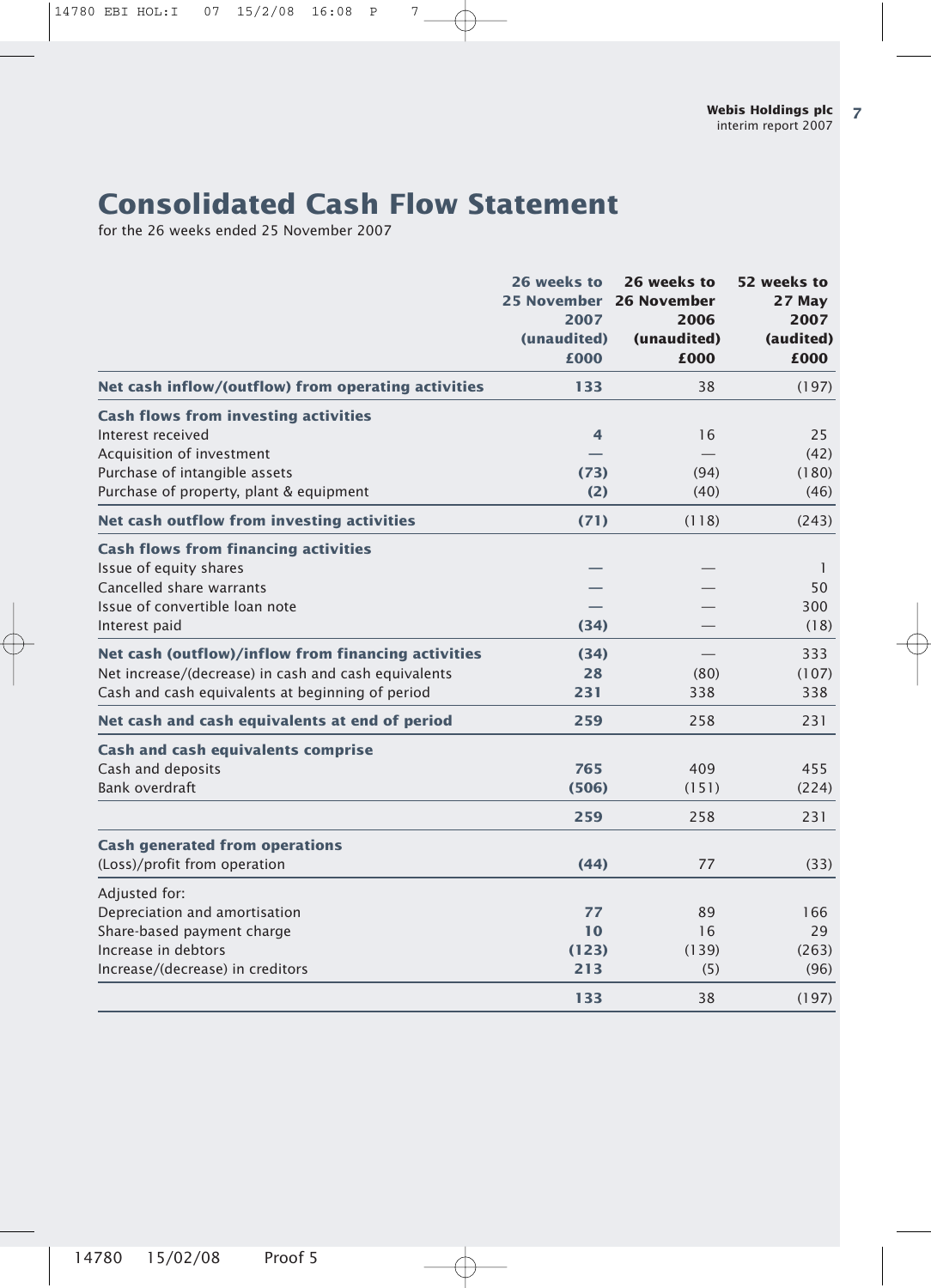# **Notes to the Accounts**

for the 26 weeks ended 25 November 2007

#### **1 Accounting policies**

Webis Holdings plc is a company domiciled in the Isle of Man. The Group's consolidated financial statements consolidate those of the Company and its subsidiaries (together referred to as the "Group").

#### **Statement of compliance**

The consolidated interim financial statements have been prepared in accordance with IAS 34 "Interim Financial Reporting". These are the Group's first IFRS consolidated interim financial statements for part of the period covered by the first IFRS annual statements and IFRS 1 "First-time Adoption of International Reporting Standards" has been applied.

The Group will prepare its first full set of IFRS financial statements for the year ended 25 May 2008. The date of transition to IFRS for the Group was 29 May 2006. A summary of the accounting policies applied in the preparation of the new financial statements is given below. These policies have been consistently applied to all the periods presented, unless otherwise stated. The impact of the transition from UK GAAP to IFRS is explained in note 9 to the interim statement.

#### **Basis of preparation**

The financial statements are presented in Pounds Sterling, rounded to the nearest thousand. They are prepared under the historical cost convention except where assets and liabilities are required to be stated at their fair value.

The preparation of interim financial statements in conformity with IAS 34 "Interim Financial Reporting" requires management to make judgements, estimates and assumptions that effect the application of policies and reported amounts of assets and liabilities, income and expenses. Actual results may differ from these estimates.

These consolidated interim financial statements have been prepared on the basis of IFRSs in issue that are effective or available for early adoption at the Group's first IFRS annual report date, 25 May 2008. Based on these IFRSs, the Board of Directors have made assumptions about the accounting policies expected to be adopted (accounting policies) when the first IFRS annual financial statements are prepared for the year ended 25 May 2008.

The preparation of the consolidated interim financial statements in accordance with IAS 34 resulted in changes to the accounting policies as compared with the most recent annual financial statements prepared under previous UK GAAP. The accounting policies set out below have been applied consistently to all periods presented in these consolidated interim financial statements. They have also been applied in preparing an opening IFRS balance sheet as at 29 May 2006 for the purposes of the transition to IFRSs, as required by IFRS 1. The impact of the transition from previous UK GAAP to IFRSs is explained in note 9.

#### **Going concern**

Equity finance of £425k was received on 30 January 2008 which will enable the Group to meets its liabilities as they fall due. The Directors have prepared projected cash flow information for the next 12 months and are satisfied that the Group has adequate resources to meets its obligations as they fall due. The Directors consider that it is appropriate that these interim financial statements are prepared on the going concern basis.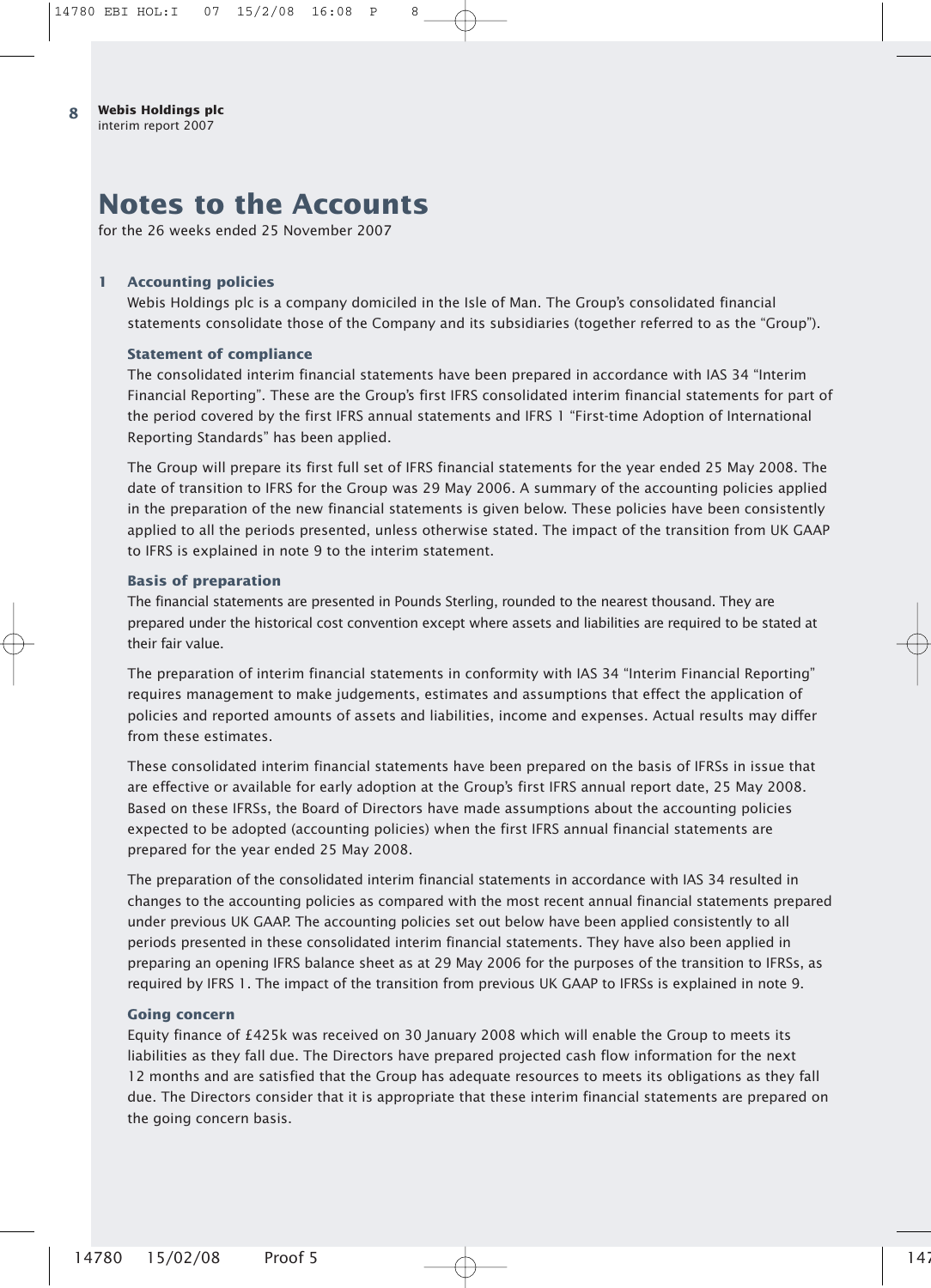### **1 Accounting policies** continued **Basis of consolidation**

- (i) The consolidated financial statements incorporate the results of Webis Holdings plc and its subsidiaries. Subsidiaries are fully consolidated using the purchase method of accounting from the date of acquisition, being the date on which the Group obtains control.
- (ii) Intragroup balances and income and expenses arising from intragroup transactions are eliminated in preparing the condensed consolidated interim financial statements.

### **Foreign currency**

The Group's financial statements are presented in Pounds Sterling, which is the Company's functional and presentational currency. All subsidiaries of the Group have Pounds Sterling as their functional currency.

Foreign currency transactions are translated into the functional currency using the approximate exchange rate prevailing at the dates of transactions. Foreign exchange gains and losses resulting from the settlement of foreign currency transactions and from the translation at the period end exchange rate of monetary assets and liabilities denominated in foreign currencies are recognised in the income statement.

### **Revenue recognition and turnover**

Turnover represents the amounts staked in respect of bets placed by customers on events which occurred during the period. Cost of sales represents payouts to customers, together with Betting Duty payable and commissions and royalties payable to agents.

### **Segmental reporting**

Segmental reporting is based on the business areas in accordance with the Group's internal reporting structure.

#### **Financing costs**

Interest payable on borrowings is calculated using the effective interest rate method.

### **Deferred income tax**

Deferred taxation is provided in full, using the liability method, on timing differences arising between the tax bases of assets and liabilities and their carrying amounts in the consolidated financial statements. Deferred income tax is determined using tax rates (and laws) that had been enacted or substantially enacted by the balance sheet date and are expected to apply when the related deferred tax is realised. Deferred tax assets are recognised to the extent that it is probable that future taxable profit will be available against which the temporary differences can be utilised.

### **Intangible assets — Goodwill**

Goodwill represents the excess of fair value consideration over the fair value of the identifiable assets and liabilities acquired, arising on the acquisition of subsidiaries. Goodwill is included in non-current assets. Goodwill is reviewed annually for impairment and is carried at costs less accumulated impairment losses. Goodwill arising on acquisitions before the transition date of 29 May 2006 has been retained at the previous UK GAAP value and is no longer amortised but is tested annually for impairment.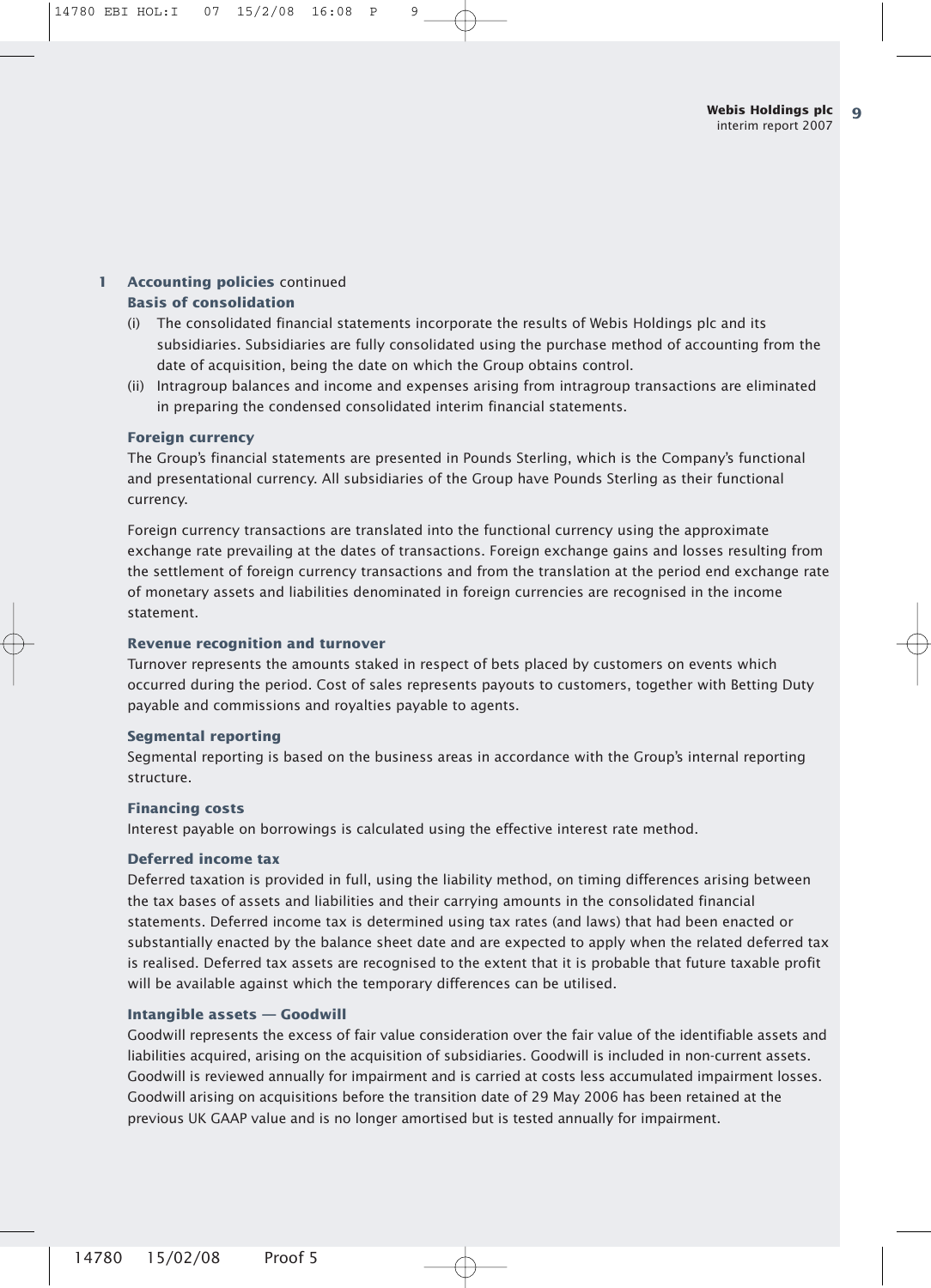# **Notes to the Accounts** continued

for the 26 weeks ended 25 November 2007

### **1 Accounting policies** continued

**Intangible assets — Other**

Other intangible assets comprise website design and development costs and software licences and are stated at acquisition cost less accumulated amortisation. Carrying amounts are reviewed at each balance sheet date for impairment.

Costs that are directly attributable to the development of websites are recognised as intangible assets provided that the intangible asset will generate probable economic benefits and income streams through external use in line with SIC 32 "Intangible assets — website costs". Content development and operating costs are expensed as incurred.

Careful judgement by the Directors is applied when deciding whether recognition requirements for development costs have been met and whether the assets will generate probable future economic benefit. Amortisation is calculated using the straight-line method, at annual rates estimated to write off the assets over their expected useful lives as follows:

| Website design & development | 33.33% |
|------------------------------|--------|
| Software licences            | 33.33% |

#### **Property, plant and equipment**

Items of property, plant and equipment are stated at historical cost less accumulated depreciation (see below) and impairment losses. Historical cost includes expenditure that is directly attributable to the acquisition of the items.

The assets' residual values and useful lives are reviewed, and adjusted if appropriate, at the balance sheet date. An asset's carrying amount is written down immediately to its recoverable amount if the asset's carrying amount is greater than its estimated recoverable amount. Assets are depreciated over their expected useful lives as follows:

| Equipment           | 33.33% |
|---------------------|--------|
| Fixtures & fittings | 33.33% |

#### **Impairment of assets**

Goodwill arising on acquisitions and other assets that have an indefinite useful life and are not subject to amortisation are reviewed at least annually for impairment.

Other intangible assets, property, plant and equipment are reviewed for impairment whenever there is an indication that the carrying amount of the asset may not be recoverable. If the recoverable amount of an asset is less than its carrying amount, an impairment loss is recognised. Recoverable amount is the higher of fair value less costs to sell and value in use.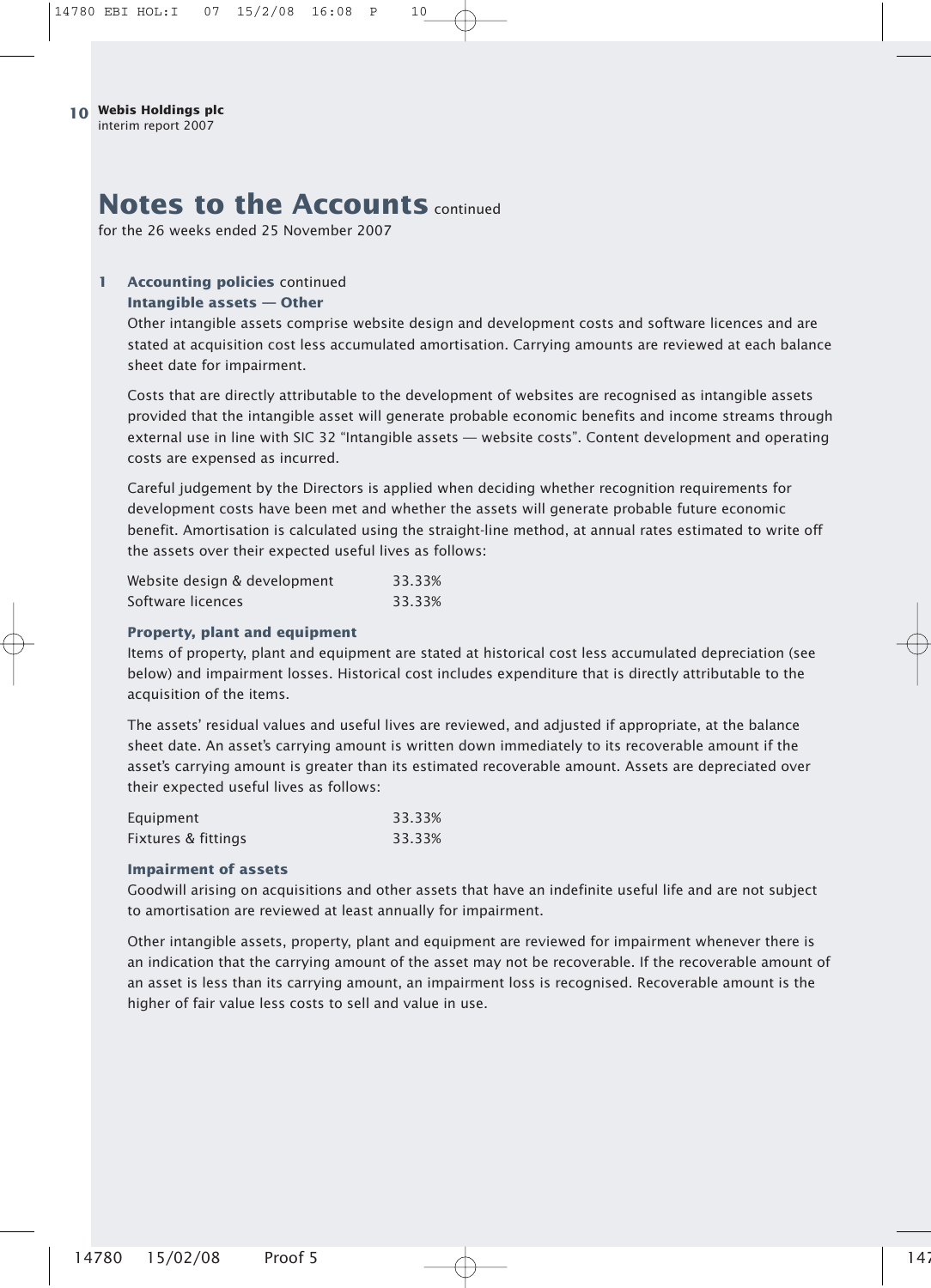#### **1 Accounting policies** continued

If at the Balance Sheet date there is any indication that an impairment loss is recognised in prior periods for an asset other than goodwill that no longer exists, the recoverable amount is reassessed and the asset is reflected at the recoverable amount.

#### **Share-based payments**

For all the employee share options granted after 7 November 2002 and vesting on or after 29 May 2006, an expense is recognised in the income statement with a corresponding credit to equity. The equity share-based payment is measured at fair value at the date of the grant. Fair value is determined by reference to option pricing models, principally the Black-Scholes model.

If vesting periods or other vesting conditions apply, the expense is allocated over the vesting period, based on the best available estimate of the number of share options expected to vest.

#### **Leasing**

Payments made under operating leases are charged to the income statement on a straight-line basis over the period of the lease.

#### **Financial instruments**

Financial assets and financial liabilities are recognised on the Group's balance sheet when the Group becomes party to the contractual terms of the instrument:

#### Trade receivables

Trade receivables do not carry any interest and are stated at their nominal amounts as reduced to equal the estimated present value of the future cash flows.

#### Cash and cash equivalent

Cash and cash equivalents defined as cash in hand and on demand deposits with an original maturity of less than three months.

#### Bank borrowings

Interest bearing bank borrowings and overdrafts are recorded at the proceeds received net of direct issue costs. Finance charges, including premiums payable on settlement or redemption and direct issue costs are charged on an accrual basis using the effective interest method and are added to the carrying amount of the instrument to the extent they are not settled in the period in which they arise.

#### Trade payables

Trade payables are non-interest bearing and are stated at nominal value.

#### Convertible loans

Convertible loan notes are interest bearing and are stated at fair value.

#### Equity instruments

Equity instruments issued by the Group are recorded at proceeds received, net of direct costs.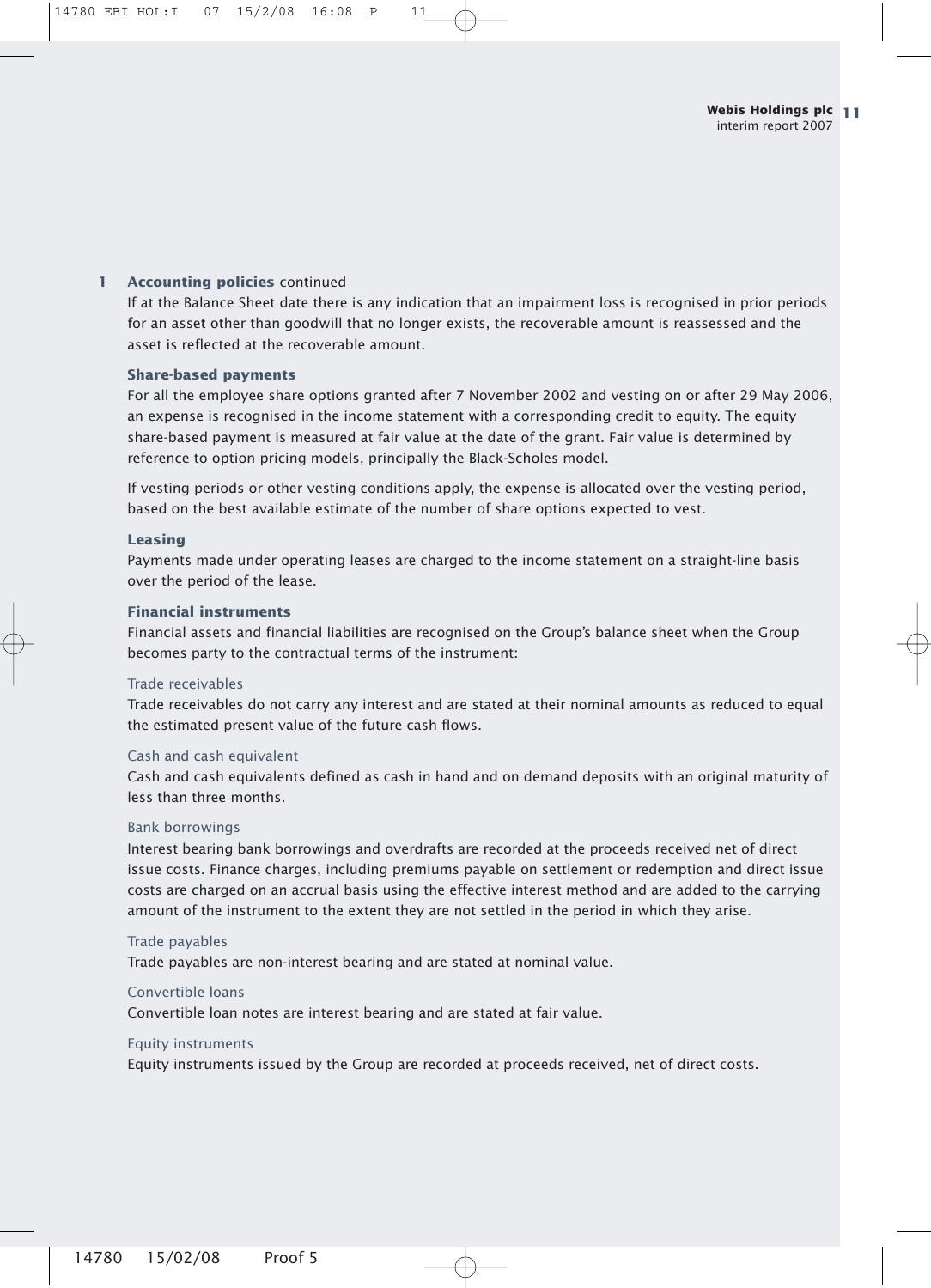# **Notes to the Accounts continued**

for the 26 weeks ended 25 November 2007

### **2 Segmental Analysis**

|                                 | 26 weeks to<br><b>25 November</b><br>2007<br>(unaudited)<br>£000 | 26 weeks to<br><b>26 November</b><br>2006<br>(unaudited)<br>£000 | 52 weeks to<br>27 May<br>2007<br>(audited)<br>£000 |
|---------------------------------|------------------------------------------------------------------|------------------------------------------------------------------|----------------------------------------------------|
| <b>Turnover</b>                 |                                                                  |                                                                  |                                                    |
| Sportsbook                      | 39,027                                                           | 31,688                                                           | 62,153                                             |
| Pari-mutuel                     | 14,000                                                           | 11,812                                                           | 24,750                                             |
|                                 | 53,027                                                           | 43,500                                                           | 86,903                                             |
| (Loss)/profit before tax        |                                                                  |                                                                  |                                                    |
| Sportsbook                      | (578)                                                            | (115)                                                            | (483)                                              |
| Pari-mutuel                     | 190                                                              | 208                                                              | 457                                                |
|                                 | (388)                                                            | 93                                                               | (26)                                               |
| <b>Net (liabilities)/assets</b> |                                                                  |                                                                  |                                                    |
| Sportsbook                      | (650)                                                            | 222                                                              | (82)                                               |
| Pari-mutuel                     | 381                                                              | (58)                                                             | 191                                                |
|                                 | (269)                                                            | 164                                                              | 109                                                |

#### **3 Share-based costs**

|               | 26 weeks to             | 26 weeks to | 52 weeks to |
|---------------|-------------------------|-------------|-------------|
|               | 25 November 26 November |             | 27 May      |
|               | 2007                    | 2006        | 2007        |
|               | (unaudited)             | (unaudited) | (audited)   |
|               | £000                    | £000        | £000        |
| Share options | 10                      | 16          | 29          |
|               | 10                      | 16          | 29          |

#### **4 Investment written off**

In November 2007 the Group wrote off its investment in Global Coresports Limited, an Isle of Man-based gaming software developer. In the absence of further funding, the company was unable to continue trading.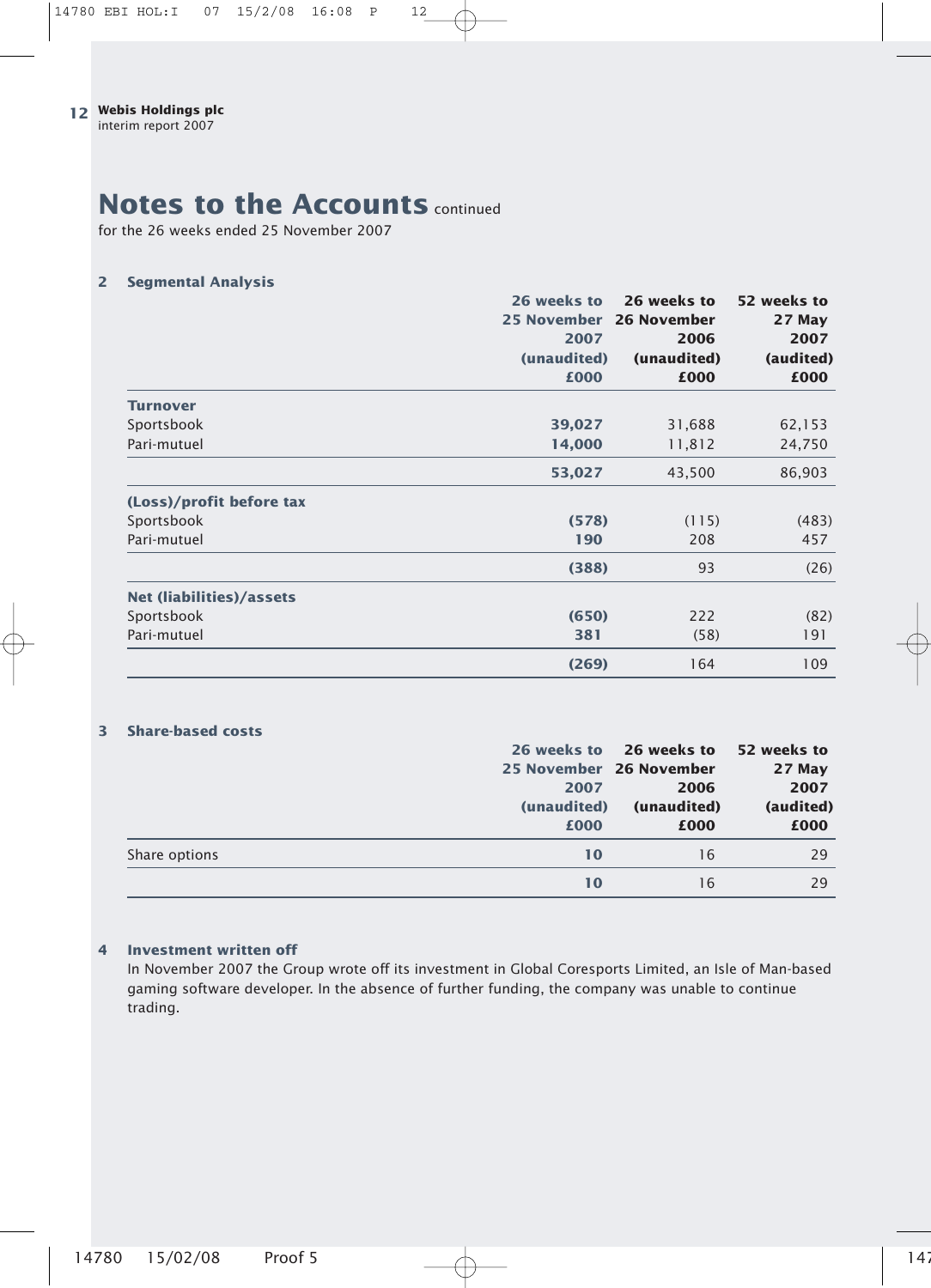#### **5 Net finance (costs)/income**

|                                                | 26 weeks to<br>25 November 26 November<br>2007<br>(unaudited)<br>£000 | 26 weeks to<br>2006<br>(unaudited)<br>£000 | 52 weeks to<br>27 May<br>2007<br>(audited)<br>£000 |
|------------------------------------------------|-----------------------------------------------------------------------|--------------------------------------------|----------------------------------------------------|
| Bank interest receivable                       | 3                                                                     | 22                                         | 25                                                 |
|                                                | 3                                                                     | 22                                         | 25                                                 |
| Bank interest payable<br>Loan interest payable | (9)<br>(24)                                                           | (6)                                        | (18)                                               |
|                                                | (33)                                                                  | (6)                                        | (18)                                               |
| Net finance (costs)/income                     | (30)                                                                  | 16                                         |                                                    |

#### **6 Tax on loss on ordinary activities**

No provision for taxation is required for either the current or previous period, due to the 0% tax rate.

Unprovided deferred tax was £Nil (2006: £Nil) due to the introduction of a 0% corporate tax regime in the Isle of Man.

#### **7 Earnings per ordinary share**

The calculation of the basic earnings per share is based on the earnings attributable to ordinary shareholders divided by the weighted average number of shares in issue during the period.

The calculation of the diluted earnings per share is based on the basic earnings per share, adjusted to allow for the issue of shares, on the assumed conversion of all dilutive options

|                                                     | 26 weeks to | 26 weeks to        | 52 weeks to |
|-----------------------------------------------------|-------------|--------------------|-------------|
|                                                     | 25 November | <b>26 November</b> | 27 May      |
|                                                     | 2007        | 2006               | 2007        |
|                                                     | (unaudited) | (unaudited)        | (audited)   |
|                                                     | £000        | £000               | £000        |
| (Loss)/profit for the period                        | (388)       | 93                 | (26)        |
|                                                     | No.         | No.                | No.         |
| Weighted average number of ordinary shares in issue | 196,977,779 | 196.944.179        | 196.958.908 |
| Diluted number of ordinary shares                   | 196,977,779 | 200,866,238        | 196,958,908 |
| <b>Basic (loss)/earnings per share</b>              | (0.20)      | 0.05               | (0.01)      |
| <b>Diluted (loss)/earnings per share</b>            | (0.20)      | 0.05               | (0.01)      |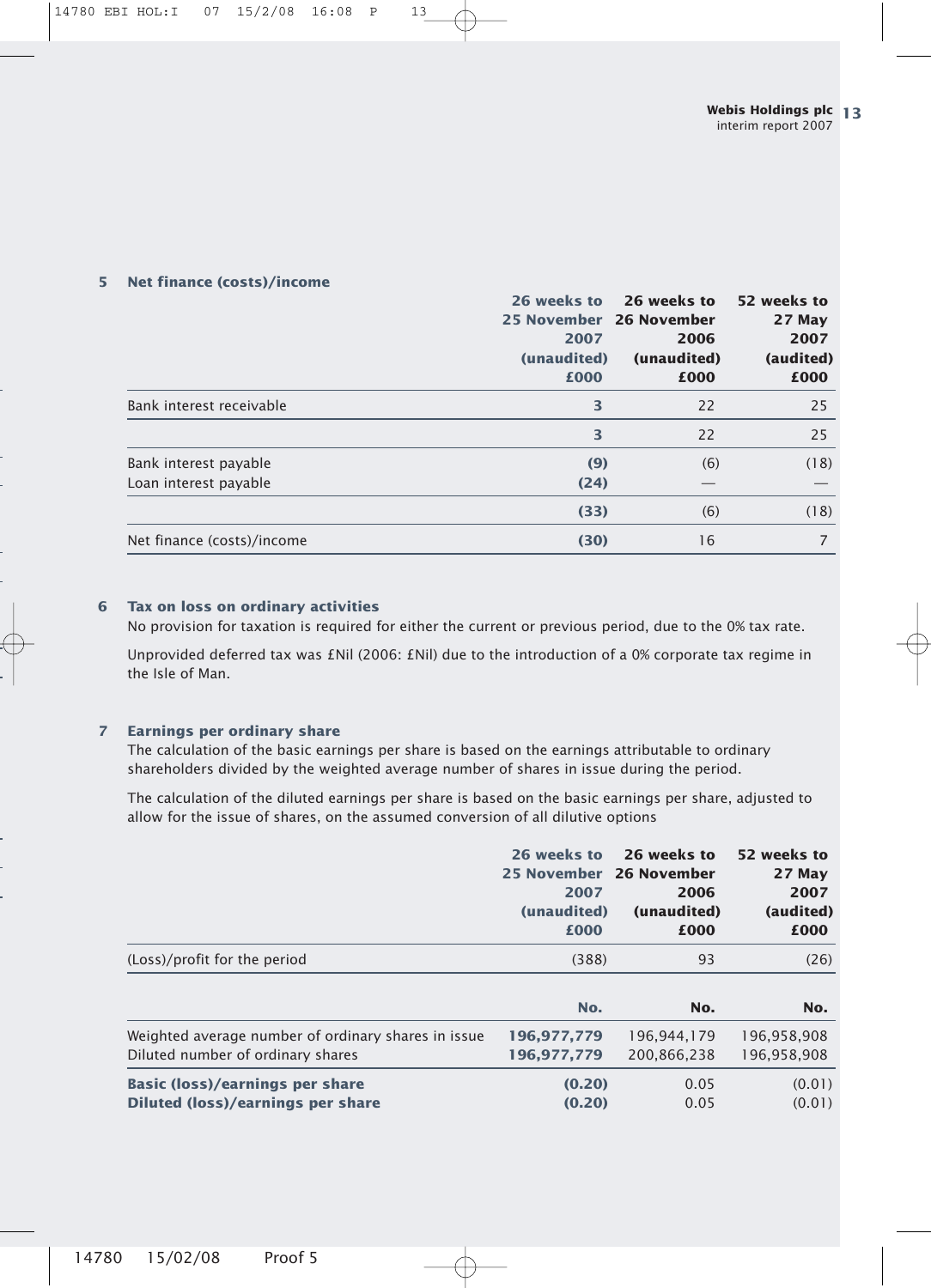# **Notes to the Accounts** continued

for the 26 weeks ended 25 November 2007

#### **8 Convertible loan note**

|                       | 26 weeks to             | 26 weeks to | 52 weeks to |
|-----------------------|-------------------------|-------------|-------------|
|                       | 25 November 26 November |             | 27 May      |
|                       | 2007                    | 2006        | 2007        |
|                       | (unaudited)             | (unaudited) | (audited)   |
|                       | £000                    | £000        | £000        |
| Convertible loan note | 300                     |             | 300         |

The Group issued a £300,000 secured convertible loan note to Burnbrae Limited on 23 February 2007. The loan note is secured over all the assets and undertakings of the Group and bears interest at the rate of LIBOR plus 4%. The loan note is repayable on 23 February 2009.

#### **9 Transition to IFRS**

As stated in note 1 these are the Group's first IFRS interim financial statements for part of the period covered by the first IFRS annual consolidated financial statements, prepared in accordance with IFRS. The accounting policies have been consistently applied to all the periods presented.

IFRS 1 requires full retrospective applications of all applicable accounting standards, but exemptions are permitted in specific areas. The Group has elected to avail itself of the exemptions pertaining to Business Combinations and Share Based Payment.

The analysis below shows a reconciliation of the Group results and equity reported under UK GAAP to that reported under IFRS for the 26 weeks to 26 November 2006 and the 52 weeks ended 27 May 2007. The transition does not change any cash flows.

#### **Reconciliation of net income and equity for the 26 weeks ended 26 November 2006 Income Statement**

|                                      | Transition     |            |             |
|--------------------------------------|----------------|------------|-------------|
|                                      | <b>UK GAAP</b> | Adjustment | <b>IFRS</b> |
|                                      | £000           | £000       | £000        |
| Amortisation of goodwill             | 43             | (43)       |             |
| Profit for the period after taxation | 50             | 43         | 93          |

#### **Balance sheet items**

|                                    | <b>UK GAAP</b> | Transition<br>Adjustment | <b>IFRS</b> |
|------------------------------------|----------------|--------------------------|-------------|
|                                    | £000           | £000                     | £000        |
| Intangible fixed assets — Goodwill |                | 43                       | 43          |
| Retained earnings                  | (11, 414)      | 43                       | (11, 371)   |
| Total equity                       | 121            | 43                       | 164         |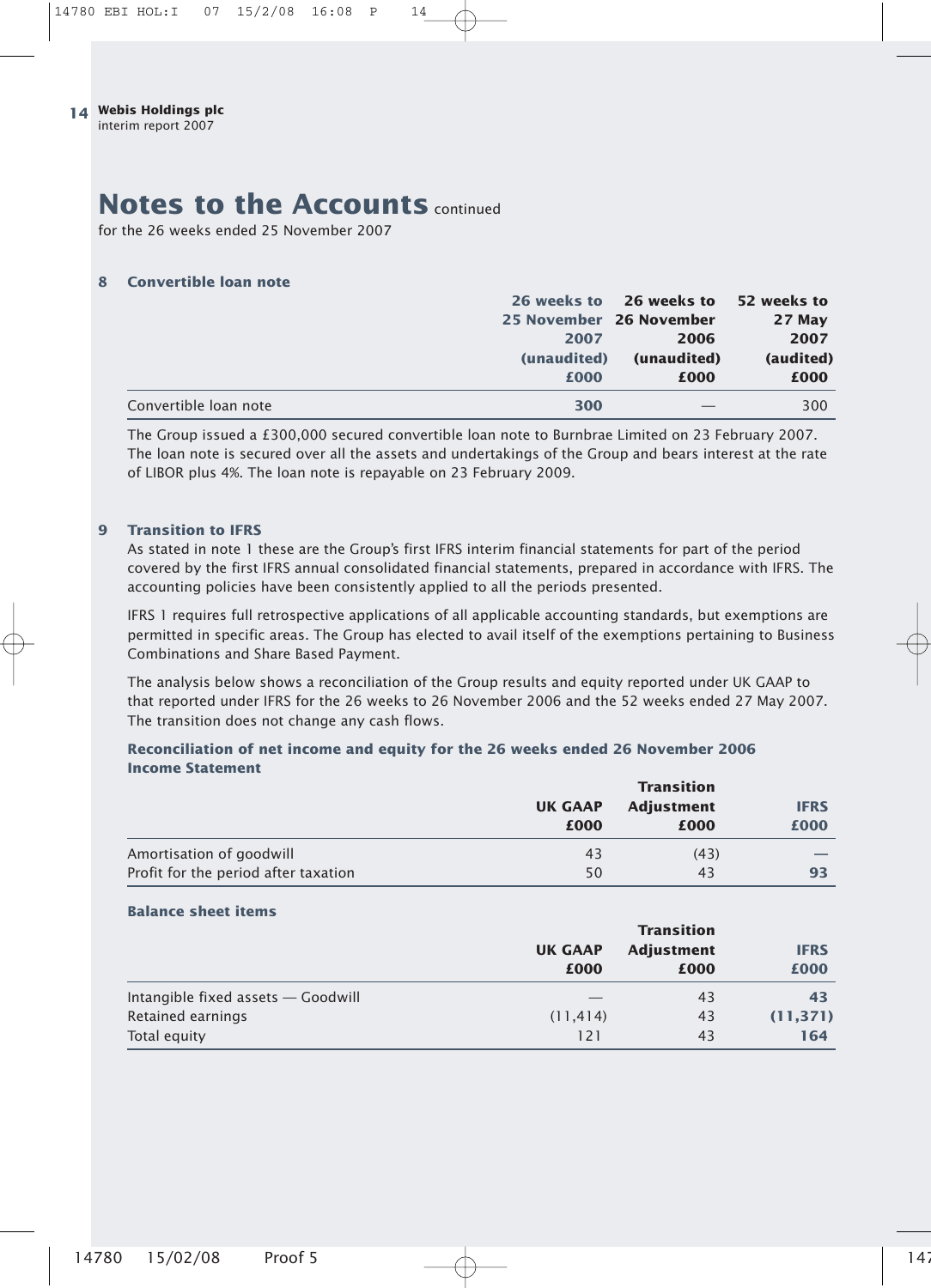#### **9 Transition to IFRS** continued

**Reconciliation of net income and equity for the 52 weeks ended 27 May 2007 Income Statement**

|                                    | <b>Transition</b>      |                    |                     |
|------------------------------------|------------------------|--------------------|---------------------|
|                                    | <b>UK GAAP</b><br>£000 | Adjustment<br>£000 | <b>IFRS</b><br>£000 |
| Amortisation of goodwill           | 43                     | (43)               |                     |
| Loss for the period after taxation | (69)                   | 43                 | (26)                |

#### **Balance sheet items**

|                                    | <b>UK GAAP</b> | <b>Adjustment</b> | <b>IFRS</b> |
|------------------------------------|----------------|-------------------|-------------|
|                                    | £000           | £000              | £000        |
| Intangible fixed assets — Goodwill |                | 43                | 43          |
| Retained earnings                  | (11, 533)      | 43                | (11, 490)   |
| Total equity                       | 66             | 43                | 109         |

There were no equity adjustments at 28 May 2006.

### **10 Preparation of the interim statements**

The interim statements are unaudited, but have been reviewed in accordance with International Standards on Review Engagements 2410, by our independent auditor, KPMG LLC.

The comparatives for the 52 weeks ended 27 May 2007 are not the Group's full statutory accounts for that financial period. Those accounts have been reported on by the Group's auditor and delivered to the Companies Registry. The report of the auditor was unqualified.

#### **11 Approval of interim statements**

The interim statements were approved by the Board on 15 February 2008. The interim report is expected to be posted to shareholders on 21 February 2008 and will be available from that date at the Group's Registered Office: Viking House, Nelson Street, Douglas, Isle of Man, IM1 2AH.

The Group's nominated adviser and broker is Evolution Securities, Kings House, 1 Kings Street, Leeds, LS1 2HH.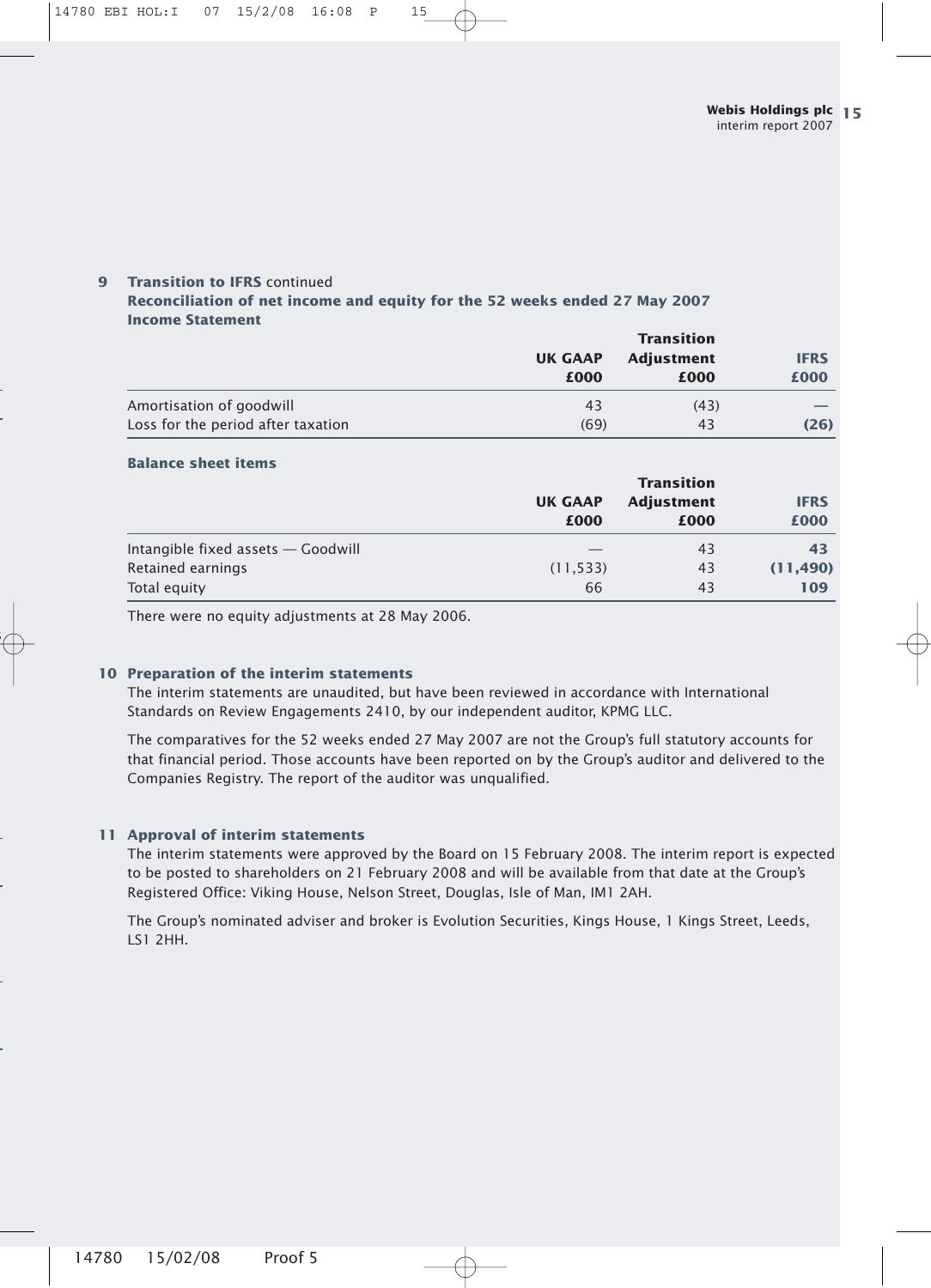# **Review Report by the Independent Auditor**

#### **Review report by KPMG Audit LLC to Webis Holdings plc (formerly betinternet.com plc)**

#### **Introduction**

We have been engaged by the Group to review the condensed consolidated set of financial statements in the half-yearly report for the six months ended 25 November 2007 which comprises the income statement, the balance sheet, the statement of changes in equity, the cash flow statement and the related explanatory notes. We have read the other information contained in the half-yearly report and considered whether it contains any apparent misstatements or material inconsistencies with the information in the condensed set of financial statements.

This report is made solely to the Group in accordance with the terms of our engagement. Our review has been undertaken so that we might state to the Company those matters we are required to state to it in this report and for no other purpose. To the fullest extent permitted by law, we do not accept or assume responsibility to anyone other than the Group for our review work, for this report, or for the conclusions we have reached.

#### **Directors' responsibilities**

The half-yearly report is the responsibility of, and has been approved by, the Directors. The Directors are responsible for preparing the half-yearly report in accordance with the AIM Rules.

The accounting policies that have been adopted in preparing the condensed set of financial statements are consistent with those that the Directors currently intend to use in the next annual financial statements.

#### **Our responsibility**

Our responsibility is to express to the Group a conclusion on the condensed set of financial statements in the half-yearly report based on our review.

#### **Scope of review**

We conducted our review in accordance with International Standard on Review Engagements (UK and Ireland) 2410 *Review of Interim Financial Information Performed by the Independent Auditor of the Entity* issued by the Auditing Practices Board. A review of interim financial information consists of making enquiries, primarily of persons responsible for financial and accounting matters, and applying analytical and other review procedures. A review is substantially less in scope than an audit conducted in accordance with International Standards on Auditing (UK and Ireland) and consequently does not enable us to obtain assurance that we would become aware of all significant matters that might be identified in an audit. Accordingly, we do not express an audit opinion.

#### **Conclusion**

Based on our review, nothing has come to our attention that causes us to believe that the condensed set of financial statements in the half-yearly report for the six months ended 25 November 2007 is not prepared, in all material respects, in accordance with International Accounting Standard 34 'Interim Financial Reporting' and the AIM Rules.

### **KPMG Audit LLC Chartered Accountants**

15 February 2008 Heritage Court, 41 Athol Street, Douglas, Isle of Man, IM99 1HN